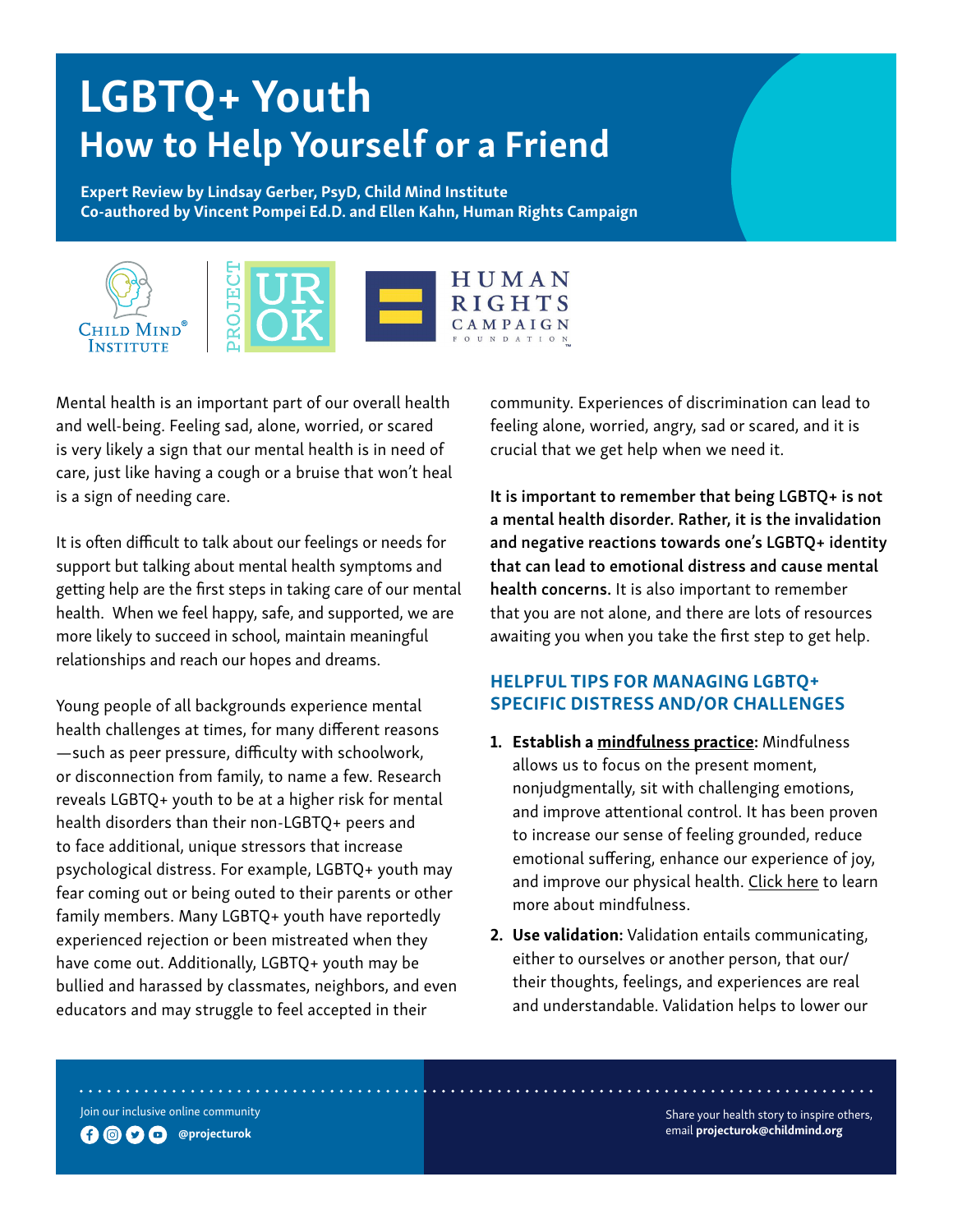emotional intensity, allowing us to feel more in control and make more effective choices. Some examples of validating statements are:

- It makes sense that I am feeling sad, confused, and worried given what is going on in the world right now.
- I am doing the best I can in this moment.
- 3. Practice self-care with what's available: Cope with distress by listening to music, eating your favorite meal or snack, watching a funny show or movie, working out, taking a walk, drawing or painting, or spending time with a supportive friend or family member. Remember to avoid mood-altering drugs and alcohol.
- 4. Create a strong support system: Make a list of the people and/or organizations you can turn to when in distress. Knowing who to call or text when you need help can make it easier to reach out. There are free and confidential online support services for LGBTQ+ youth to connect with peers, including Trevor Space and Q-Chat, that are available 24 hours a day, 7 days a week.
- 5. Seek help: If your distress gets to a level that feels difficult to manage and/or begins to interfere with your ability to complete tasks of daily living (e.g. eating, showering, completing school/ work commitments, etc.), it's important to seek professional help. Reach out to a supportive adult or community services that can help connect you with a mental health professional.

## HOW TO ENCOURAGE A FRIEND TO GET HELP AND SUPPORT THEM

- 1. Provide support: Ask your friend how they are feeling, show them you understand their feelings, and offer support. Listen without judgment and try to avoid problem-solving, unless they ask for that kind of help.
- 2. Educate yourself and become an LGBTQ+ ally: Learn more about the LGBTQ+ population to avoid accidental invalidation. Click here for a detailed guide

on how to best support an LGBTQ+ peer or loved one: [A Guide to Being an Ally to Transgender and Non](https://www.thetrevorproject.org/resources/trevor-support-center/a-guide-to-being-an-ally-to-transgender-and-nonbinary-youth)[binary Youth; The Trevor Project.](https://www.thetrevorproject.org/resources/trevor-support-center/a-guide-to-being-an-ally-to-transgender-and-nonbinary-youth)

- 3. Help find community and support: Assist your friend and/or loved one in locating LGBTQ+ affirming communities and support networks either online or within their local community.
- 4. If a friend is struggling, encourage them to talk to their parents or another trusted adult to get connected to professional help, and express confidence that therapy and/or medication can make a big difference.

## THE IMPORTANCE OF MENTAL HEALTH TREATMENT

LGBTQ+ individuals commonly report experiencing depression (including suicidality), anxiety, and/or overall distress associated with managing anti-LGBTQ+ stigma and discrimination. The treatment for these disorders can include therapy, medication, or a combination of both.

### **Therapy**

Just as there are different treatments for medical conditions — and not always a "one size fits all" approach to curing an illness — there are also different therapeutic approaches. Depending on your specific mental health symptoms and other personal considerations, a therapist can identify how to best meet your needs and help you feel better. A few examples of therapeutic approaches that LGBTQ+ youth report to be effective include:

- **1. Affirmative Therapy** is an approach to treatment that values the importance of self-acceptance and validates one's experience as an LGBTQ+ individual. Affirmative treatment also promotes advocacy, helping individuals to feel more connected and in control.
- 2. Cognitive Behavioral Therapy (CBT) is a skills-focused treatment that helps to change thinking and behavior patterns that contribute to depression and anxiety.

Join our inclusive online community

. . . . . . . . . . . . . . . .



Share your health story to inspire others, email [projecturok@childmind.org](mailto:projecturok%40childmind.org?subject=)